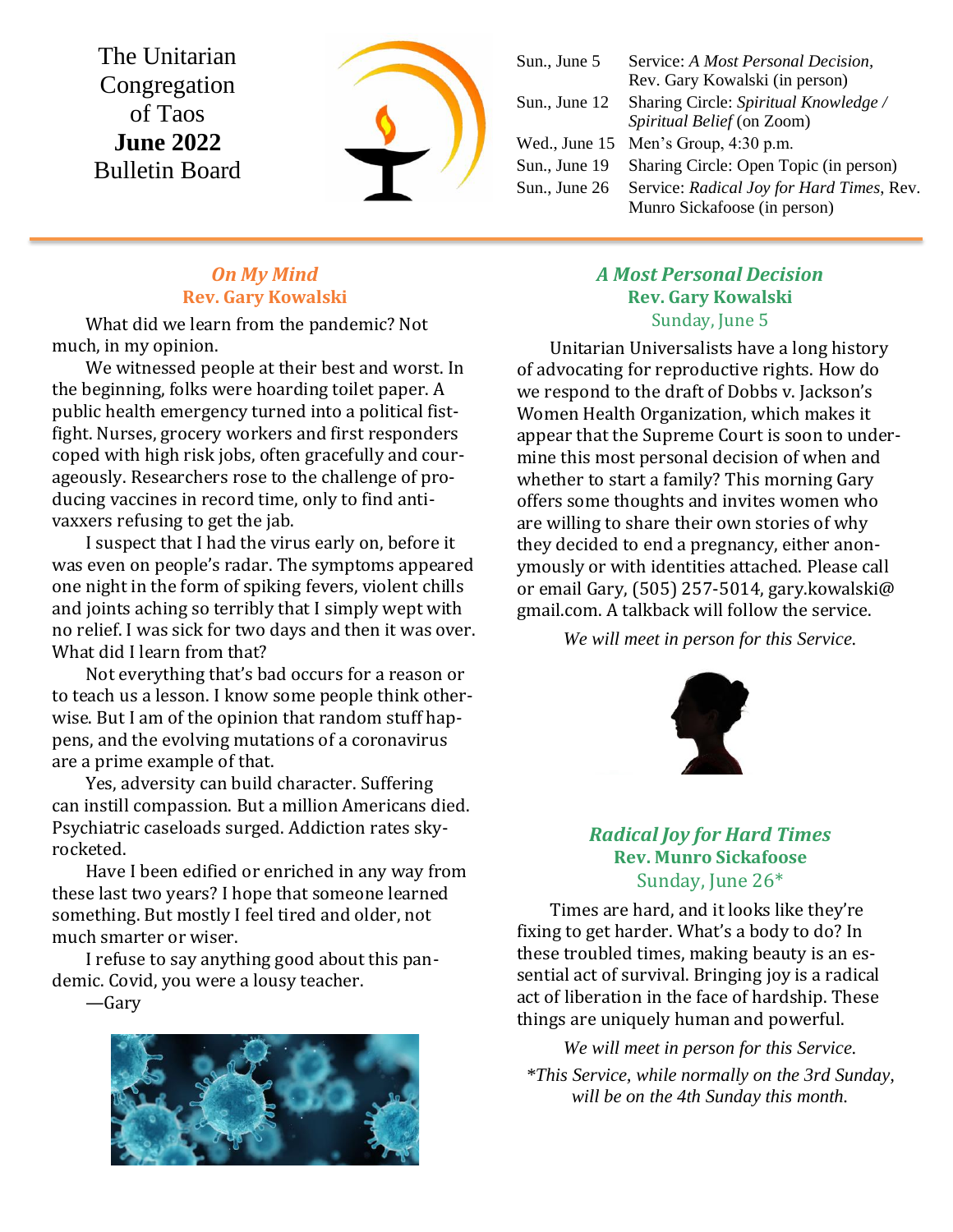#### **S H A R I N G C I R C L E S**

*Spiritual Knowledge / Spiritual Belief June 12*



Animism is the Western academic definition for "religions" that "believe" all things "in the natural world" are alive. Yet people whose spiritual practices are being described as "animism" will tell you they know and experience the life of all things. Most Western Christian traditions hold that animism is essentially superstition. Which spiritual approach resonates more with you and how does it support your life?

#### *Open Topic June 19\**

Using a virtual "talking stick," each person can speak in turn on whatever is in their hearts or minds to share with others something relevant to them in the moment.

*\*The first Sharing Circle of the month will continue to be held on Zoom, but the second will be held in person. The open-topic Sharing Circle, which would normally fall on the 4th Sunday, will be held on the 3rd Sunday, this month only.*

### **UCOT Men's Group** June 15

The UU Men's Group will meet Wednesday, June 15, at 4:30 p.m. All who are fully vaccinated are invited to meet in person. Those who wish can join by Zoom. Contact [Dennis Scott.](mailto:bridge4fun@mac.com)

#### **Music Committee News**

Gael Minton is spending time on her beloved Swan's Island in Maine this month, so her regular column will resume in July.

The exciting news to share this month, is that UCOT pianist Martha Grossman will be playing inperson as we resume our Services at the Bent Lodge on June 5. How wonderful it will be to hear and see her play live and up close!

## **UCOT Opens Bent Lodge for In-Person Services on June 5**

The Unitarian Congregation of Taos Board of Trustees decided last month to begin in-person Services starting the first Sunday in June, on June 5. It's a mixed blessing, as some of you still feel uncomfortable meeting in person, but the board feels we are best served by being together in community and not just in a virtual one. Although we've had our loyal members and friends who have regularly attended on Zoom, it's time to take the plunge. Those of you who have not attended on Zoom can now rejoin your friends and once again hear some great sermons by Gary, Munro, and Jeanne, as well as music by Martha.

We've settled on a few guidelines for reopening, as follows:

- o For June and July, masks will be required for everyone. The Board will review that policy at the end of July.
- o A greeter will meet you at the entry door to hand you a printed order of service and will have a supply of N-95 masks on hand in case you forget yours.
- o We recommend that all attendees be fully vaccinated and boosted.
- o All exterior doors will be kept open during Services and Circles, and the heating/cooling system will be put on the fan setting.
- o People in the same household may sit together, while others will be socially distant.
- o Hymns will not be sung, since singing is known to increase the risk of spreading Covid. Martha Grossman will continue to play the prelude and postlude for our Services, and we can't wait to hear her in person again!
- o All announcements will be made by the lay leader from the podium. If you have an announcement, please type it up to give to the lay leader before the service begins.
- o Joys and Sorrows will be shared without a mic from the speaker's seat.
- o No streaming at first, but we're investigating the use of either streaming or Zooming for all Services. We anticipate we'll be doing that by August at the latest, and maybe even July.
- o No coffee or snacks for now, but an informal social hour will be held after the Service. Please continue to be mindful of social distancing.
- o The Board will continue to monitor Taos County COVID-19 data for any changes in the guidelines.

*(Continued on next page…)*